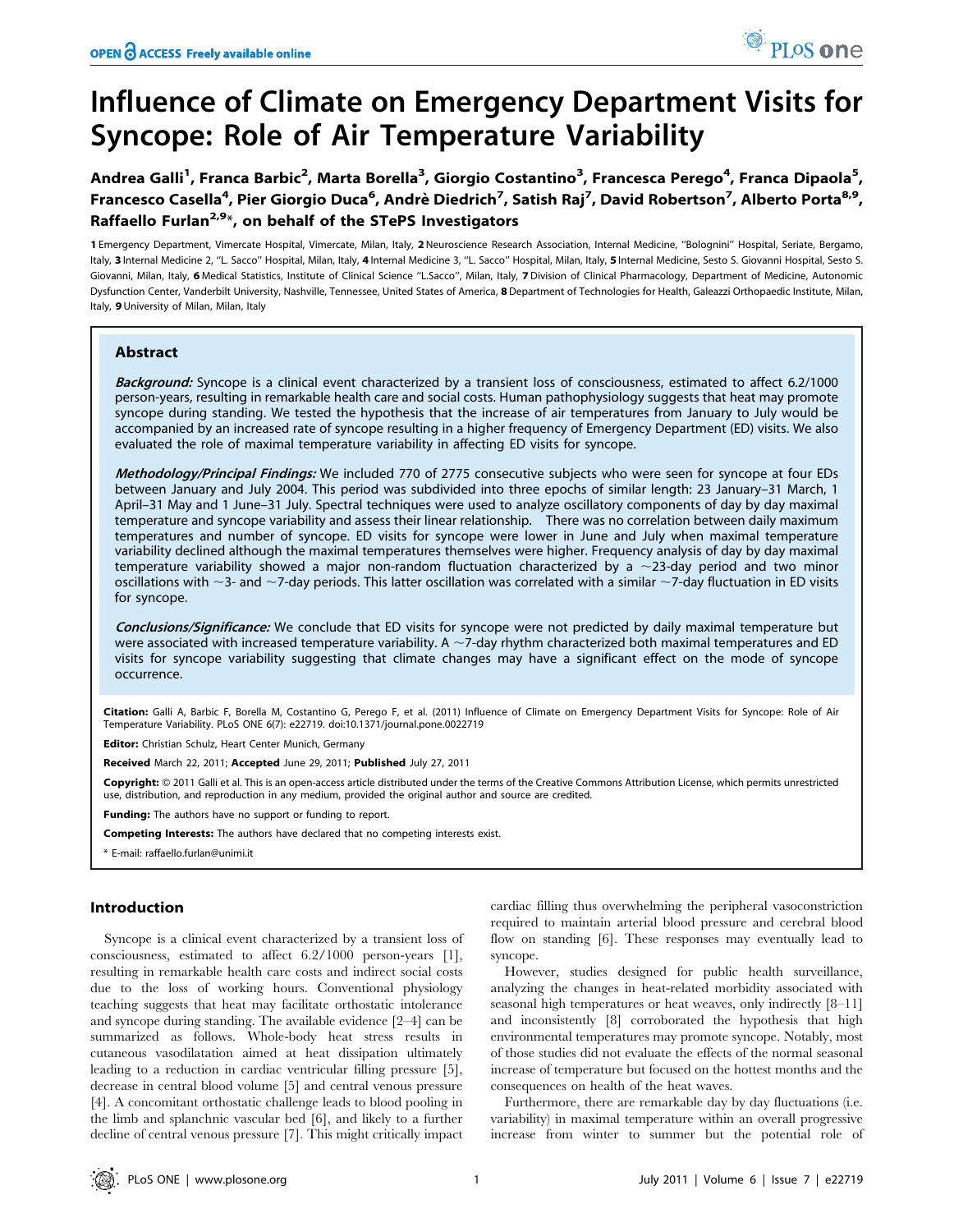temperature variability in affecting human adaptation to heat and its relationship with syncope onset has never been evaluated.

Using the database of the STePS study [12] we tested the hypothesis that the increase of temperatures from January to July might be associated with a progressive increase in the number of ED visits for syncope. As a second aim we focused on both daily maximal temperature and syncope variability in order to assess their potential relationship.

## Methods

#### Population

Inclusion criteria: the present study used the STePS study [12] database. This multi-center investigation evaluated the short and long term prognoses of patients who were seen for syncope at the ED of four Italian hospitals in the Milan area between January 23 and July 31, 2004. Consecutive subjects older than 18 years of age were included.

The following exclusion criteria must not have been present: 1) a referred head injury preceding the loss of consciousness; 2) non spontaneous return to consciousness; 3) non-syncopal syndromes such as vertigo, coma, shock, seizure; 4) recent alcohol or drug abuse; 5) unwillingness to provide informed consent.

Among 2775 screened individuals, inclusion criteria [12] were satisfied by 770 patients who were enrolled in the study.

The study was approved by the Ethical Committee on Human Research of the Coordinating Centre (Hospital ''L. Sacco''), and all participants provided written or verbal [12] informed consent. Verbal consent was obtained during a phone interview in those patients that were discharged from ED, according to the prospective observational design of the study and the Ethical Committee approval.

#### Definitions

Syncope was defined as a transient loss of consciousness due to cerebral hypoperfusion characterized by rapid onset, short duration and spontaneous recovery [13].

#### Study end points

The first aim of the present study was to assess the relationship between the increase of temperatures from January to July and the potential increase in the rate of ED admission for syncope. In order to evaluate whether hot months were associated with different rate of syncope compared to cold months, the observation period was subdivided into three consecutive epochs of similar length. Epoch  $#1$  lasted from January  $23<sup>rd</sup>$  to March  $31<sup>st</sup>$  (69 days), epoch #2 from April  $1<sup>st</sup>$  to May  $31<sup>st</sup>$  (61 days) and epoch  $#3$  from June  $1^{st}$  to July  $31^{st}$  (61 days). The number of ED visits for syncope corresponding to each epoch was assessed both in absolute numbers and after normalization by corresponding total ED accesses, and further evaluated in sub-groups of patients characterized by different age and gender.

Our second aim was to address maximal temperature and syncope ED visits variability and assess their potential relationship. The working hypothesis was that if ambient temperatures affected syncope onset then the maximal temperatures spontaneous fluctuations should be mirrored by analogous and correlated oscillations in the pattern of ED visits for syncope.

## Weather indices

Weather indices were provided by the Centro Metereologico Lombardo. A digital thermo-humidity sensor SHT11 (Sensirion Instr. Zurich, Switzerland) was used to assess temperature and humidity. Maximal and minimal air temperatures, dew point and relative humidity were sampled every 10 minutes every day from January 23<sup>rd</sup> 2004 to July 31<sup>st</sup> 2004 by means of a Davis Vantage Pro 2 weather station (Davis Instr., Hayward, Ca) located in Sedriano (Milan, Italy). The Heat Index, which evaluates the perceived temperature, was computed from daily maximal temperature and relative humidity according to the Steadman approach [14]. Heat Index values were calculated only for air maximal temperature  $\geq$ 20<sup>o</sup>C (Figure 1).

#### Temperature and syncope variability

Daily maximal and minimal temperature values and the number of syncope were sampled once per day, thus obtaining the corresponding series. The series were analyzed in the frequency domain by means of an autoregressive spectral method [15]. The normalized frequency of the power spectrum ranged from 0 to 0.5 cycles $\times$ day<sup>-1</sup>. The power spectral density was expressed as  ${}^{\circ}C^2 \times \text{day}^{-1} \times \text{cycles}^{-1}$  in the case of the series of the maximal and minimal temperatures and as  $N^2 \times day^{-1} \times cycles^{-1}$ in the case of the series of the syncope rate. The frequency of the dominant oscillation (DO) detected in the power spectrum was extracted (i.e.  $f_{\text{DO}}$ ) and its period was calculated as  $f_{\text{DO}}$ <sup>-</sup> (measured in days). All series were linearly de-trended before applying spectral analysis in order to filter out the seasonal trends.

The deterministic nature of the oscillations was tested using a surrogate data approach [16]. The original series were shuffled, thus preserving the distribution of the series but fully destroying their autocorrelation. A set of 100 surrogates was created from each original series and the power spectral density (PSD) was estimated over each surrogate. At any given frequency the PSD distribution and the  $95<sup>th</sup>$  percentile were calculated. The  $95<sup>th</sup>$ percentile, as a function of the normalized frequency, was taken as the threshold for assessing the deterministic nature of the oscillation [17]. If the PSD calculated over the original series was above this threshold at a given frequency (i.e. above the level defined by a white noise with the same distribution of the original series), that specific oscillation was deemed to be significantly present.

We utilized the squared coherence function to measure the degree of linear correlation between two series as a function of the frequency. It ranged from 0 (no correlation) to 1 (perfect correlation). Squared coherence was estimated using a bivariate autoregressive approach [15] with a model order fixed to 10. The deterministic nature of the linear link between two oscillations present in two series at the same frequency was tested using again a surrogate data approach [18] (see before). The squared coherence function was calculated over each pair of surrogates. At any given frequency we constructed the distribution of the coherence values and the  $95<sup>th</sup>$  percentile was calculated. The two series were significantly coupled at that specific frequency [19] if the coherence was above the threshold (i.e. course of the 95<sup>th</sup> percentile) at a given frequency.

In order to compare the air temperature variability values corresponding to each of the three epochs, the mean  $\pm$  SD of the differences between daily maximum and minimum values of air temperature was calculated during the corresponding epoch.

## Statistical analysis

A linear correlation was used to assess the relationship between daily maximal temperature values and number of syncope. All analyses were two-tailed, and p values $<$ 0.05 were considered significant.

Descriptive statistics were used for categorical variables. Differences were evaluated by the chi-square test.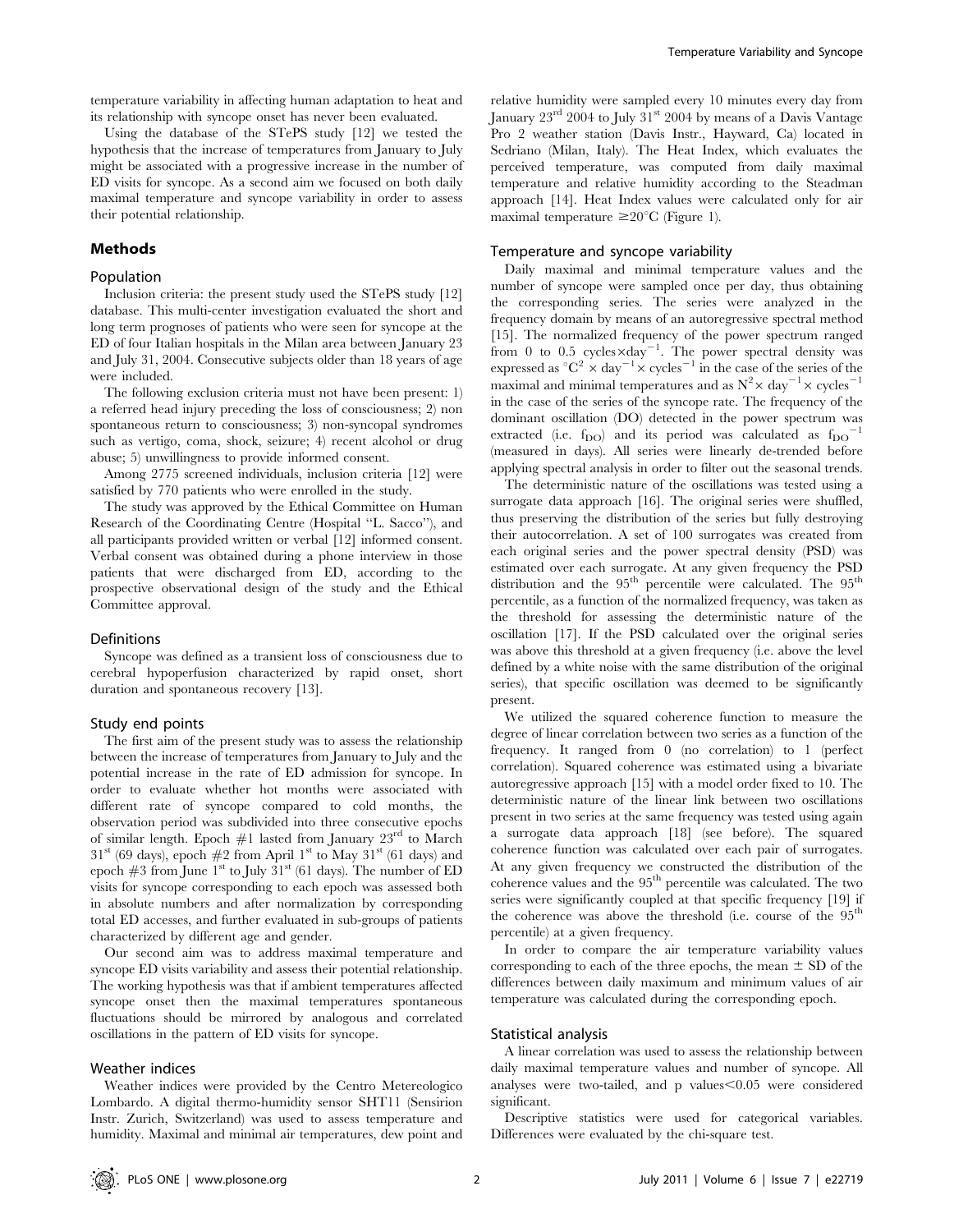

Figure 1. Day by day values of maximal and minimal air temperature, heat index and of syncope observed from<br>January 23<sup>rd</sup>, 2004 to July 31<sup>st</sup>, 2004. The expected progressive increase of air temperature from January diverged from Emergency Department (ED) visits for syncope which remained stable until May, before decreasing. Maximal and minimal air temperatures fluctuate (temperature variability) on a day by day basis. The temperature variability was lower in June and July compared to the cooler months. Heat index has been computed only for values of maximal temperature  $>$ 20 $^{\circ}$ C and its spontaneous variability mirrors maximal temperature fluctuations.

doi:10.1371/journal.pone.0022719.g001

Maximal temperature values were expressed as  $mean \pm SD$ . Differences in the maximal temperature and temperature variability corresponding to the three epochs were evaluated by one-way ANOVA and Bonferroni or Dunnett corrections for posthoc tests.

# Results

The demographic features and the clinical characteristics of the study population are summarized in Table 1.

# ED visits for syncope and temperature increase from January to July

Figure 1 depicts the daily admissions to ED for syncope and the corresponding maximal and minimal air temperatures  $(^{\circ}C)$  and Heat Index (for maximal temperatures  $>20^{\circ}$ C) observed on a daily basis from January  $23^{\text{rd}}$  to July31<sup>st</sup>. Maximal and minimal temperature changes showed a high variability characterized by volleys of mild increases over days followed by slow and incomplete declines over days within the expected progressive enhancement from January to July. The Heat Index mirrored the maximal air temperature pattern.

Daily ED visits for syncope were fairly constant from January to May. Thereafter, number of syncope declined (Figure 1), although both the maximal temperature and the heat index reached the highest values. There was no correlation  $(r^2 = 0.0089, p = N.S.)$ between the daily maximal temperatures and the number of ED visits for syncope.

Table 1. Demographic and clinical features of the population studied.

| Age $\pm$ SD, y               | $51 + 22$  |
|-------------------------------|------------|
| $18 - 44y$                    | 250 (32.0) |
| $45 - 65y$                    | 308 (40.0) |
| $>75$ y                       | 212 (28.0) |
| Gender                        |            |
| Women                         | 431 (56.0) |
| Men                           | 339 (44.0) |
| Past medical history          |            |
| Hypertension                  | 275 (39.9) |
| Structural heart disease      | 174 (25.3) |
| Heart failure                 | 30(4.4)    |
| Ventricular arrhythmias       | 12(1.7)    |
| Cerebrovascular diseases      | 91 (13.2)  |
| Neurological diseases         | 65 (9.4)   |
| Diabetes mellitus             | 69 (10.0)  |
| COPD                          | 54 (7.8)   |
| Neoplasias                    | 55 (8.0)   |
| Index syncope circumstances   |            |
| Supine/Sitting                | 160 (23.2) |
| Upright posture               | 514 (74.6) |
| During exercise               | 15(2.2)    |
| First episode                 | 296 (43.0) |
| Trauma                        | 166 (24.1) |
| Abnormal ECG at presentation  | 232 (33.7) |
| Absence of preceding symptoms | 195 (28.3) |

Values expressed as mean $\pm$ SD or n (%). Past medical history, index syncope circumstances, trauma, abnormal ECG at presentation and absence of preceding symptoms refer to 689 subjects because 81 patients had incomplete medical and index syncope history. COPD indicates Chronic Obstructive Pulmonary Disease.

doi:10.1371/journal.pone.0022719.t001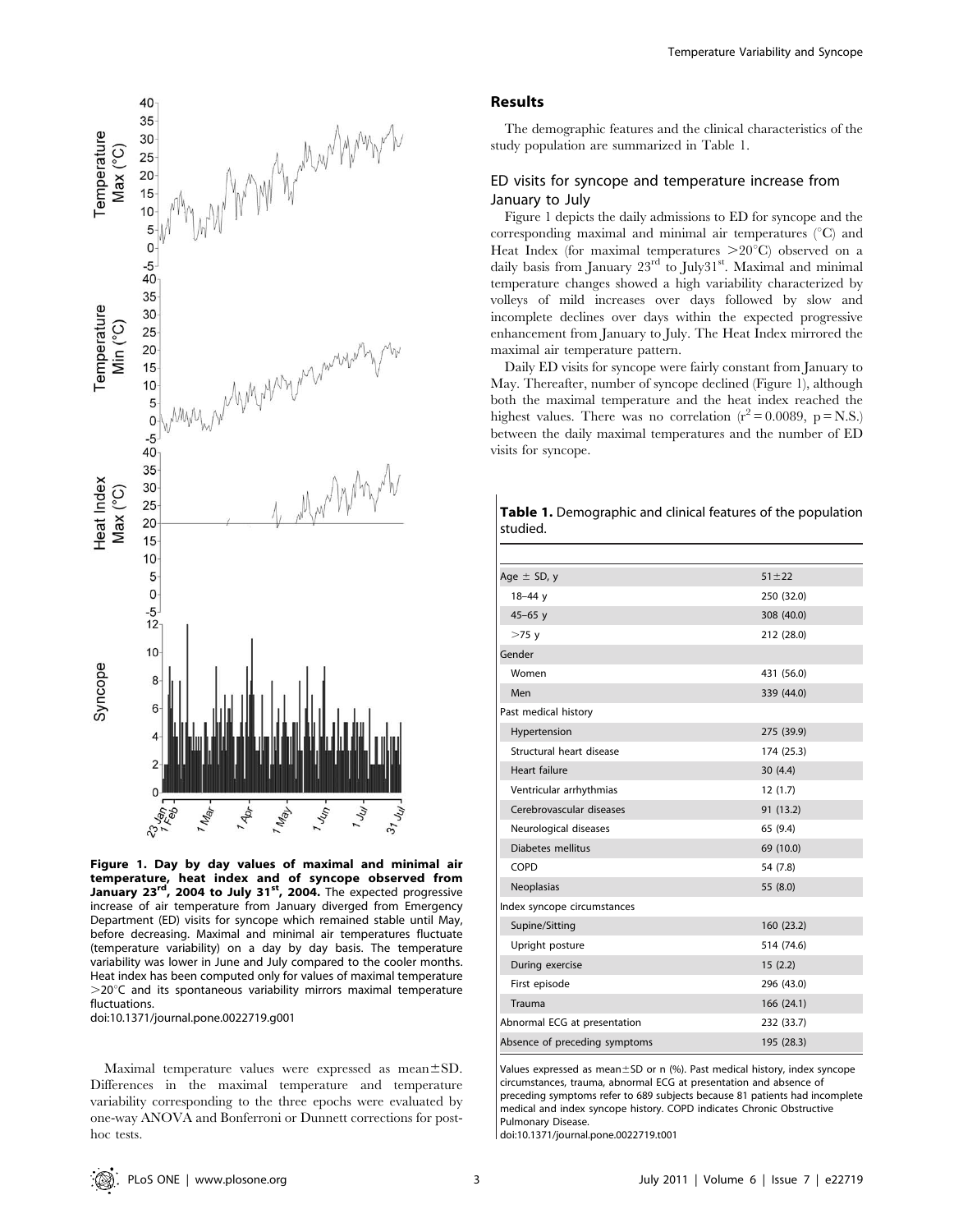# Reduced frequency of ED visits for syncope during June and July

Table 2 shows syncope number and percentage during the three consecutive epochs resulting from the subdivision of the period of observation.

Mean maximal air temperature was significantly  $(p<0.001)$ higher in epoch 3 ( $28.6 \pm 2.8$ °C, p $\leq 0.01$ ) compared to epoch 1  $(10.0\pm5.1^{\circ}C)$  and epoch 2  $(20.0\pm4.4^{\circ}C)$ , and in epoch 2 compared to epoch 1 ( $p<0.01$ ). Conversely, maximal temperature variability was significantly lower in epoch 3 compared to the other two epochs (Table 2).

ED visits for syncope, when normalized by total ED visits, was lower ( $p<0.05$ ) in epoch 3 compared to epoch 1 and epoch 2 (Table 2).

Hospital admission for syncope was similar in the three epochs (Table 2). When analyzed by gender and age, ED visits for syncope were unaffected by the different maximal temperatures (Table 2).

# Relationship between temperature and ED visits for syncope variability

Figure 2 illustrates the power spectra of maximal temperature variability (upper panel), variability of ED visits for syncope (middle panel), coherence (lower panel) and the corresponding surrogate analyses (broken lines) from January 23rd to July 31st. There were a significant oscillation (above the broken lines) at  $f_{\text{DO}} = 0.043 \text{ cycles} \times \text{day}^{-1} \text{ (T}_{\text{DO}} = 23.2 \text{ days)}$  and two minor fluctuations at  $f_{\text{DO}} = 0.14$  cycles  $\times$ day<sup>-1</sup> (T<sub>DO</sub> = 7.1 days) and  $f_{\text{DO}} = 0.31$  cycles  $\times$ day<sup>-1</sup> (T<sub>DO</sub> = 3.0 days) in the power spectrum of maximal temperature variability. Power spectrum variability of ED visits for syncope showed a significant oscillation at  $f_{\text{DO}} = 0.14$ cycles  $\times$ day<sup>-1</sup> (T<sub>DO</sub> = 7.1 days). These  $\sim$  7-day cycles did not appear to relate to the historical calendar week, in keeping with previous observations [20,21].

Maximal temperature and syncope daily ED visits variability were significantly coupled in between 0.15 and 0.2 cycles $\times$ day<sup>-</sup> (i.e. from  $T_{DO} = 7$  days to  $T_{DO} = 5$  days). Phase analysis indicated that temperature changes preceded the changes in syncope occurrence by about a quarter of cycle, that is 1.5 days.

Power spectrum analysis of maximal temperature variability corresponding to the 3 epochs indicated that the large majority of temperature variability decline observed in June–July was due to a reduction of the power of the 23-day temperature oscillations (Table 3).

## Discussion

In the present study we found no relationship between the progressive increase in temperatures from January to July and the number of ED visits for syncope. Unexpectedly, the months of June and July, characterized by the highest ambient air temperatures but the lowest maximal temperature variability, were associated with a lower rate of ED visits for syncope compared to the cooler months. We hypothesize that a reduced heat load, as it is the case when temperature variability is lower, may result in an enhancement of the orthostatic tolerance.

Finally, we found similar and related oscillatory patterns in both maximal temperature and syncope onset characterized by a periodicity of  $\approx$  7 days. These data suggest a potential influence of rhythmic changes in air temperature on the pattern of syncope occurrence.

#### ED visits for syncope and temperature increase

The results of the present investigation suggest that ED visits for syncope were unaffected by the increase of maximal temperatures from January to July. This finding, while consistent with two previous studies [21,22], challenged our first working hypothesis and seems to conflict with several pathophysiological studies

Table 2. Modifications of the rate of syncope, in all the patients who presented to ED for syncope and in subpopulations of different age and gender, grouped according to three epochs.

|                                 | <b>EPOCH 1</b>                     | <b>EPOCH 2</b>                        | <b>EPOCH 3</b>                       |  |
|---------------------------------|------------------------------------|---------------------------------------|--------------------------------------|--|
|                                 | Jan-Feb-Mar<br>$(69 \text{ days})$ | Apr-May<br>$(61 \text{ days})$        | Jun-Jul<br>$(61$ days)               |  |
| Max Temperature, °C             | $10.0 \pm 5.1$<br>(range 1.2-22.1) | $20.0 \pm 4.4 \#$<br>(range 9.2-29.2) | $28.6 \pm 2.85$<br>(range 21.7-34.0) |  |
| Max Temperature Variability, °C | $8.8 + 5.1$                        | $10.8 + 4.4$                          | $6.5 \pm 2.8$                        |  |
| Total ED visits, n              | 34608                              | 31289                                 | 31938                                |  |
| Syncope ED visits, n (‰)        | 296(8.6)                           | 267(8.5)                              | 207 $(6.5)^*$                        |  |
| Admitted Syncope, n (%)         | 104 (35.1)                         | 98 (36.7)                             | 71 (34.3)                            |  |
| Syncope aged $>75$ y, n $(\%)$  | 82(27.7)                           | 75 (28.1)                             | 55 (26.6)                            |  |
| Male<br>Total Syncope, n (%)    | 133 (44.9)                         | 111 (41.6)                            | 95 (45.9)                            |  |
| Syncope aged $>75$ y, n $(\%)$  | 34 (25.6)                          | 23(20.7)                              | 23(24.2)                             |  |
| Female<br>Total Syncope, n (%)  | 163(55.1)                          | 156 (58.4)                            | 112 (54.1)                           |  |
| Syncope aged $>75$ y, n $(\%)$  | 48 (29.4)                          | 52 (33.3)                             | 32(28.6)                             |  |

Max Temperature is the mean  $\pm$  SD of daily Maximal Temperatures. Max Temperature Variability is the mean  $\pm$  SD of day by day Maximal Temperatures variations in each epoch. Admitted Syncope refers to patients admitted to hospital for syncope, n is the number; % is the number of Syncope ED visits per thousand, in respect to Total ED visits; % is the percentage of Admitted Syncope in respect to Syncope ED visits and of Syncope aged >75 yrs in respect to Syncope ED visits.

 $*p<0.05$  vs epoch 2 and epoch 1;

 $^{\rm b}$ p $<$ 0.001 vs epoch 2 and epoch 1;<br>#p $<$ 0.001 vs epoch 1.

doi:10.1371/journal.pone.0022719.t002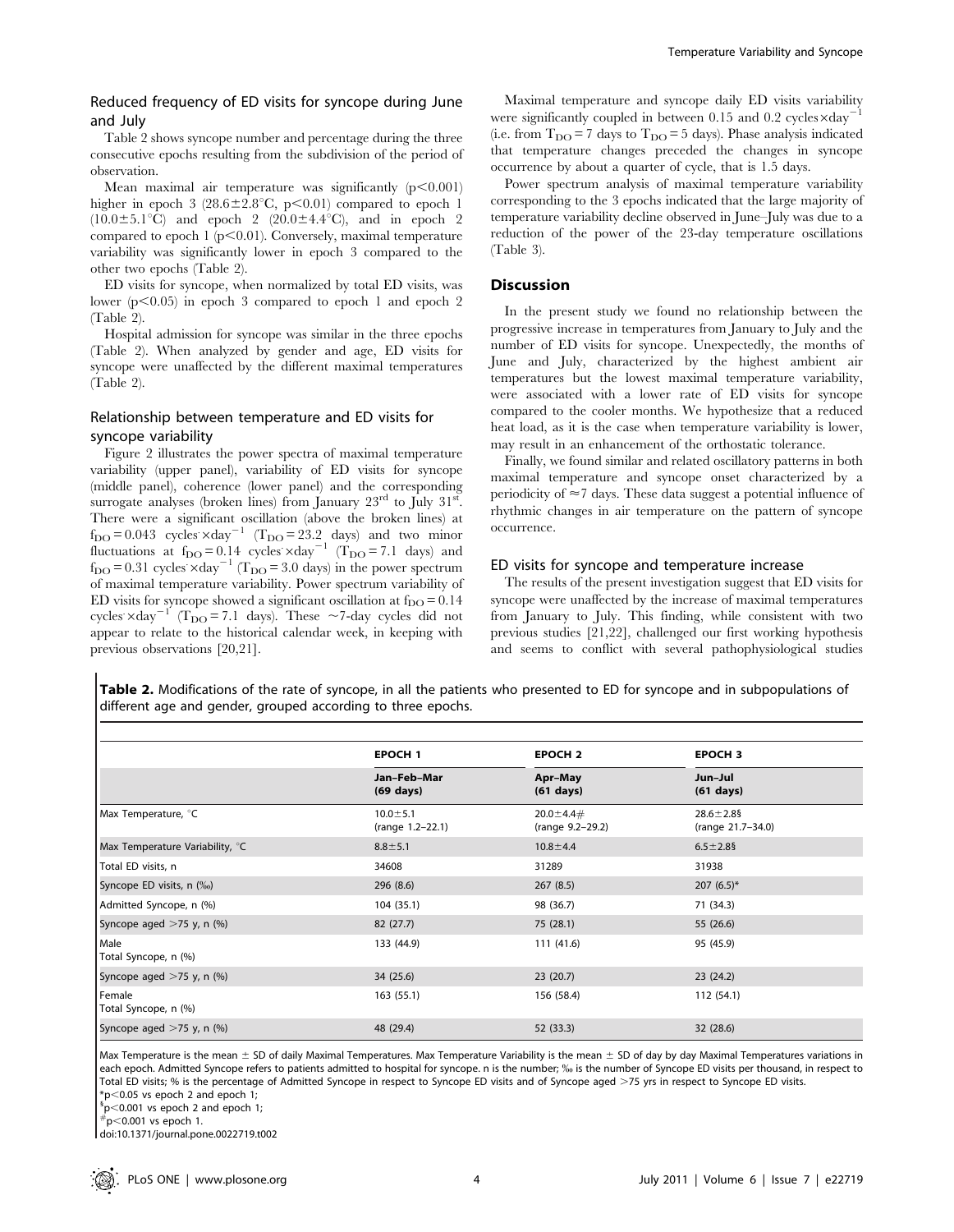

Figure 2. Frequency domain analysis of maximal air temperature variability (upper panel), of daily Emergency Department (ED) visits for syncope variability (middle panel) and of their relationship (coherence, lower panel). Broken line is the result of surrogate analysis. A major oscillatory component at 0.04 cycles $\times$ day<sup>-</sup> corresponding to a period of 23.2 days could be identified in the power spectrum of maximal air temperature variability. Two other minor oscillatory components were also present at 0.15 and 0.3 cycles $\times$ day<sup>-</sup> , i.e. characterized by periods of  $\sim$ 7 and  $\sim$ 3 days, respectively. A significant non-random fluctuation in the pattern of ED visits for syncope (middle panel) was found at a peak frequency of 0.15 cycles $\times$ day<sup>-1</sup> (period  $\sim$ 7 days). As obtained from coherence and (period  $\sim$ 7 days). As obtained from coherence and surrogate analyses, maximal temperature and syncope ED attendances variability were linearly coupled in a frequency range between 0.15 and 0.20 cycles $\times$ day<sup>-1</sup> (between 7 and 5 days, respectively). This suggests a potential influence of maximal air temperature oscillations on the pattern of ED visits for syncope.

doi:10.1371/journal.pone.0022719.g002

| <b>Table 3.</b> Frequency domain analyses of Maximal           |
|----------------------------------------------------------------|
| Temperature spontaneous fluctuations (variability), during the |
| three epochs.                                                  |

|                                                     | <b>EPOCH 1</b>                     | <b>EPOCH 2</b>         | <b>EPOCH 3</b>                 |  |
|-----------------------------------------------------|------------------------------------|------------------------|--------------------------------|--|
|                                                     | Jan-Feb-Mar<br>$(69 \text{ days})$ | Apr-May<br>$(61$ days) | Jun-Jul<br>$(61 \text{ days})$ |  |
| Max Temperature Variance °C <sup>2</sup>            | 20.8                               | 13.0                   | 6.9                            |  |
| Max Temperature $DO_{23}$ °C <sup>2</sup> (%)       | 14.9 (71.7)                        | 8.4 (64.7)             | 3.5(50.9)                      |  |
| Max Temperature DO <sub>7</sub> °C <sup>2</sup> (%) | 2.0(9.8)                           | 1.1(8.8)               | 1.8(26.1)                      |  |
| Max Temperature DO <sub>3</sub> °C <sup>2</sup> (%) | 1.5(7.3)                           | 2.6(20.5)              | 0.4(6.4)                       |  |

Max Temperature Variance is the variance of the values of Maximal

Temperature corresponding to each epoch.  $DO_{23}$ ,  $DO_{7}$  and  $DO_{3}$  are the powers of Max Temperature rhythmic fluctuations with a period of  $\approx$ 23,  $\approx$ 7 and  $\approx$ 3 days, respectively. (%) indicates % of total variance. Other abbreviations as in table 2.

doi:10.1371/journal.pone.0022719.t003

indicating that heat exposure may facilitate syncope in humans particularly during standing [2–4,23]. However, it must be pointed out that those investigations employed a more stressful stimulus, i.e. the sudden exposure of the human body to remarkable heat increases, compared to the mild day by day increase (and decrease) of maximal temperature as measured in the present investigation.

Our findings partially agree with the absence of effects of heat on cardiovascular hospital admissions reported in previous studies performed in London [24] , Madrid [25] and in 12 European cities from April to September [8] but do not overtly agree with the majority of other epidemiological observations [8,10,24,25]. In those studies, however, a strict definition of syncope was missing and a heterogeneous group of heat-related diseases was considered.

In the individuals older than 75 years of our study (table 3), ED visits for syncope were unaffected by mild seasonal increases in the temperatures, in keeping with previous investigations indicating that the increase of morbidity [24,25], i.e. hospital admission, was limited to the respiratory diseases [8].

In accordance with previous observations [1,12] our results point to a higher female prevalence of ED visits for syncope compared to males (56% vs. 44%, respectively). Several gender differences in the cardiovascular control may account for this finding, including woman's smaller and less distensible left ventricle leading to a critical drop in stroke volume during orthostasis [26]. Since heat exposure may ultimately promote a decrease in central venous pressure [4,5], one might expect women to be more sensitive to orthostatic syncope whenever temperatures are higher. Conversely, in our study, increases of temperature were not associated with different rate of women's ED visits for syncope (table 3), suggesting that a mild progressive increase of maximal air temperatures did not act as an additional critical stressor [27].

# Reduced frequency of ED visits for syncope during the hot months

In the present study the months of June and July showed the lowest values of maximal temperature variability and the lowest number of ED visits for syncope in relation to total ED visits, compared to the prior cooler months. Notably, these months had both the highest maximal temperatures and heat index values. Conversely, syncope onset was greater when there was greater variability in maximal temperature, i.e. in winter and spring, similarly to what is observed for the relationship between unusual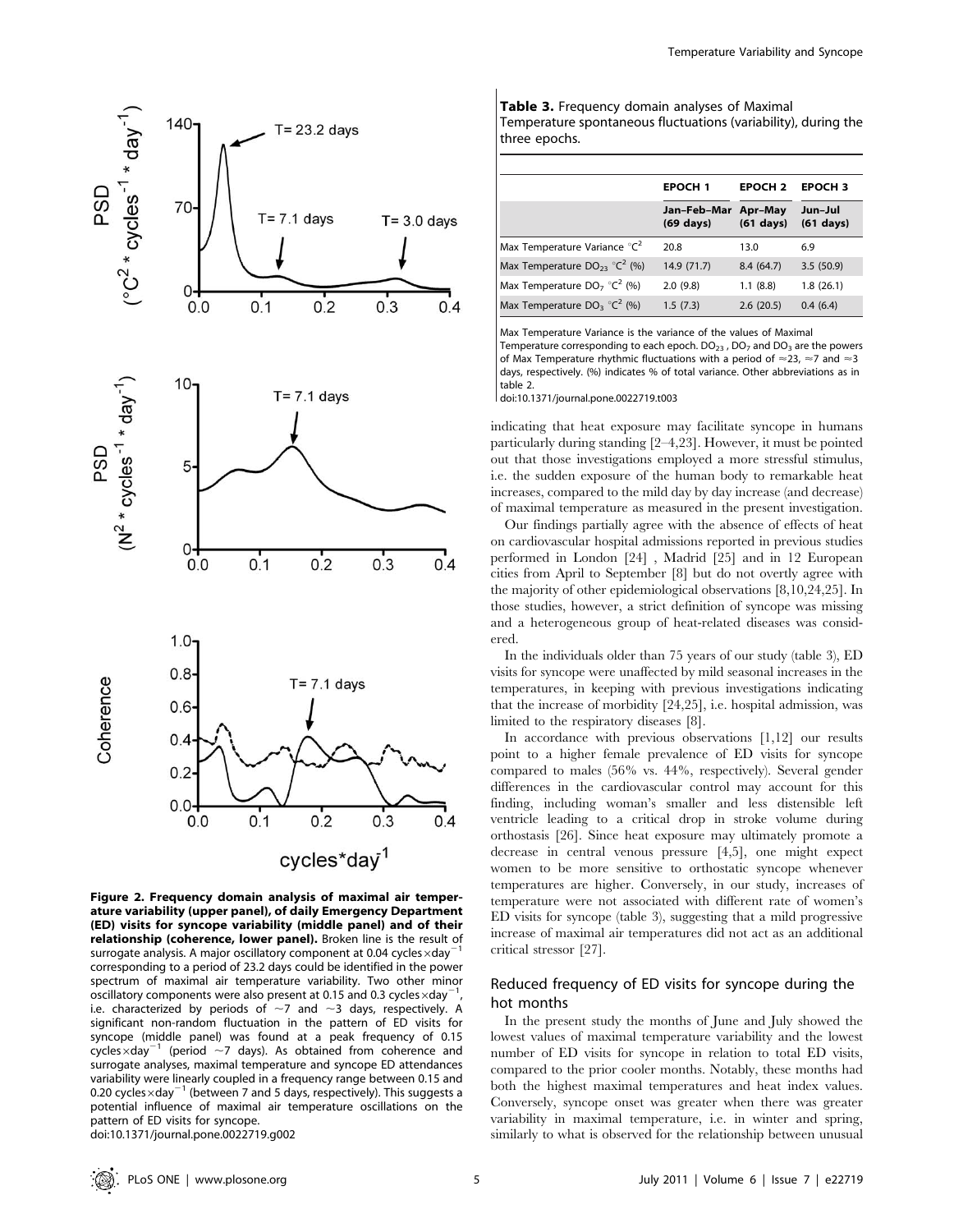temperature decreases, leading to high temperature variability, and the enhancement of myocardial infarction occurrence [28].

We do not have a definitive explanation for such an unexpected finding. It is possible that the lower the oscillations (variability) of maximal air temperature the lower the magnitude of daily heat loading that in turn might result in a decreased number/ percentage of ED visits for syncope.

An additional possibility is that the larger temperature variability characterizing cooler months might promote a slow heat acclimatization phenomenon eventually contributing to the reduced number of syncope observed later, in June and July. In keeping with this hypothesis, a greater natural acclimatization to heat has been described in summer compared to winter in individuals who underwent a 20 minutes tilt-test during heat exposure at  $40^{\circ}$ C [29]. Accordingly, an improvement of orthostatic tolerance could be achieved in subjects after a 4-hour lasting heat exposure protocol that was repeated for 8 consecutive days [30] in order to accomplish a heat acclimatization. Conversely, the lack of a natural acclimatization, because of a sudden exposure to a large heat stress, might account for the reduced orthostatic tolerance observed in other human pathophysiological studies [2–4,23].

In addition, observations derived from animal studies suggest that, after several days of heat exposure, there is a reprogramming of genes encoding for constitutive proteins and stress-inducible molecules [31] promoting an heat-acclimated phenotype. These genetic aspects of heat acclimatization are characterized by a memory [32]. It is conceivable that, whenever increases of temperature recur during the climate oscillations from winter to summer, the combination of the heat physiological modifications [4,5] and the heat acclimatization memory [32] may result in a progressively more efficient human heat adaptation.

# Relationship between temperature and ED visits for syncope variability

In the present study the use of frequency domain analysis uncovered a relationship between variability of maximal air temperature and variability of ED visits for syncope. This relationship was hidden when temperature values and the number of ED visits for syncope were simply correlated, as also reported by previous studies [21,22].

Indeed, variability of maximal temperature was characterized by rhythmic fluctuations with periods of  $\sim$ 7 and  $\sim$ 3 days and by a major oscillation with a period of  $\sim$ 23 days. ED visits for syncope showed an oscillatory pattern with a period of  $\sim$ 7 days. The assessment of a potential relationship between the two phenomena by coherence and surrogate analyses indicated a linear coupling between maximal temperature variability and the pattern of syncope ED attendances within a 5–7 day periodicity range and a peak at 7 days. Moreover, phase analysis indicated that temperature changes preceded the changes in syncope occurrence by about 1.5 days. Taken together these findings suggest a possible effect of  $\sim$ 7-day rhythmic changes in temperature on the pattern of syncope onset.

Notably, a circaseptan  $(\sim 7 \text{ day})$  periodicity in blood pressure, heart rate [33] and tooth (striae of Retzius) [34] and bone growth rhythms [35] has been observed in both humans and animals [35]. This physiological long-term rhythm was hypothesized to be associated with the changes in the neural autonomic control regulating behavior and body development [34,35]. In the present study, the finding of similar  $\sim$  7 day oscillations in air temperature raises the possibility of a potential influence of temperature fluctuations on human biological rhythms. However, ad hoc studies are needed to test this hypothesis.

# Limitations

Increases in ambient temperature do not occur in isolation. Indeed, not only they are associated with modifications in relative humidity, as we assessed by the heat index, but they also occur with changes in the barometric pressure, dew point and wind speed, often in a non-linear fashion. The potential role of these variables in affecting syncope occurrence was not taken into account in this study.

Humans may use multiple methods to adapt to high environmental temperatures [20] including staying indoors, wearing cooler clothing, increasing fluids intake or by using air conditioning. In the present study we could not assess changes in these variables, and their contribution to the lower rate of ED admissions for syncope during the two hot months, i.e. June and July.

Changes in the alimentary habits consistent with an increase of water ingestion may take place during the hot season. Water intake acutely improves orthostatic tolerance in healthy subjects [36,37], presumably by osmosensitive mechanisms [38] which reflexly increase blood pressure. This might eventually result in a reduced number of syncope visits to the ED during summer.

Air conditioning was found to reduce mortality in urban areas [39] during heat waves [20] but its effects on general morbidity and ED admissions are unknown during mild increases of temperature. Air conditioning may also theoretically interfere with human physical adaptation to heat and actually promote syncope unless the subjects were constantly living in an air conditioned environment. This is unlikely with the present population as the use of air conditioning within inhabitants of northern Italy is highly irregular.

Finally, the design of the present study was aimed at detecting a potential effect of temperature increases on syncope by focusing on the number of ED visits due to syncope. It is possible that people may consider syncope to be a frequent, non lifethreatening event particularly in summer. Thus, we cannot exclude the possibility that some patient with syncope either did not see a doctor or were seen only in out-patient clinics instead of going to ED [40] and that their health care pattern was different in the cooler months.

## Conclusions

The results of the present study challenge the ordinary belief that syncope is promoted by high environmental temperatures. Indeed, the rate of ED visits for syncope was lower during the hottest months compared to spring and winter periods.

Also, syncope onset was independent of the absolute values of maximal air temperature. Instead, as observed in our temperate zone of the northern hemisphere from January to May, a higher maximal air temperature variability was found to be associated with an increased rate of ED admissions for syncope. This observation may be critically important in terms of public health policy. If syncope is more frequent in the winter and spring months, there may be a social imperative to provide warnings and increase the availability of health related facilities at these times in order to reduce the clinical and social consequences of the loss of consciousness and falls.

Finally, maximal temperature  $\approx$  7-day rhythmic fluctuations were found to be correlated with similar oscillations in the pattern of syncope ED admissions. Therefore, air temperature seems to affect the pattern of syncope onset by the 7-day non-random oscillatory component that is part of the maximal temperature spontaneous variability.